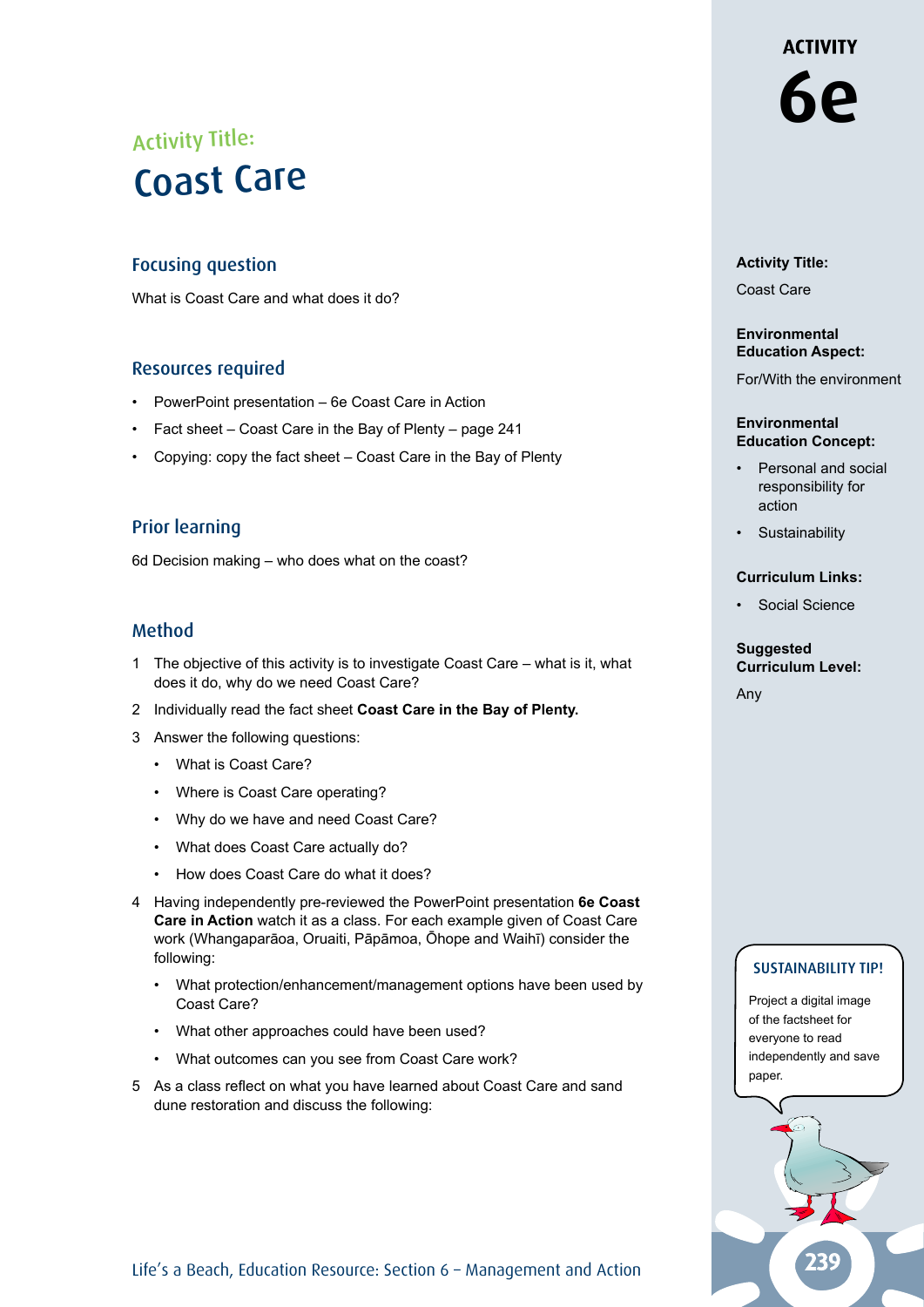- What do you think is good about Coast Care as a way of managing our beaches?
- Do you think Coast Care has been successful? How?
- What action can you take to support Coast Care? (see Fig. 6e: Action Planner A full size version of this planner is produced on page 115)
- 6 In the context of what you have learned about Coast Care discuss the following Whakataukī. Do

#### Fig. 6e: Action Planner



you agree or disagree? How is Coast Care an example of this?

### He rau ringa e oti ai - With many hands the job will be finished

#### Possible next steps

- Create a comprehension exercise using the Pollution Busters 'Coast' Newsletter http://www.boprc.govt.nz/residents/kids/newsletters/. Use this newsletter as a basis for discussion about the value of environmental groups such as the Pollution Busters Club. Join the Pollution Busters Club – visit the Bay of Plenty Regional Council website www.boprc.govt.nz.
- 6f Coast Care Jigsaw an activity that uses jigsaw puzzles and discussion around the Coast Care Code to reinforce learning about how we can help protect dunes.
- 6g Values and the dunes an investigation into the values held by different people about dunes and how these values might be placed along a continuum of dune-friendly to dune-unfriendly.
- 6m Developing a plan for action to protect the local beach an activity designed to draw together learning from the six themes. The activity requires reflection on what has been learned, inquiry into the state of a local beach and development and implementation of a plan for action for beach protection/enhancement.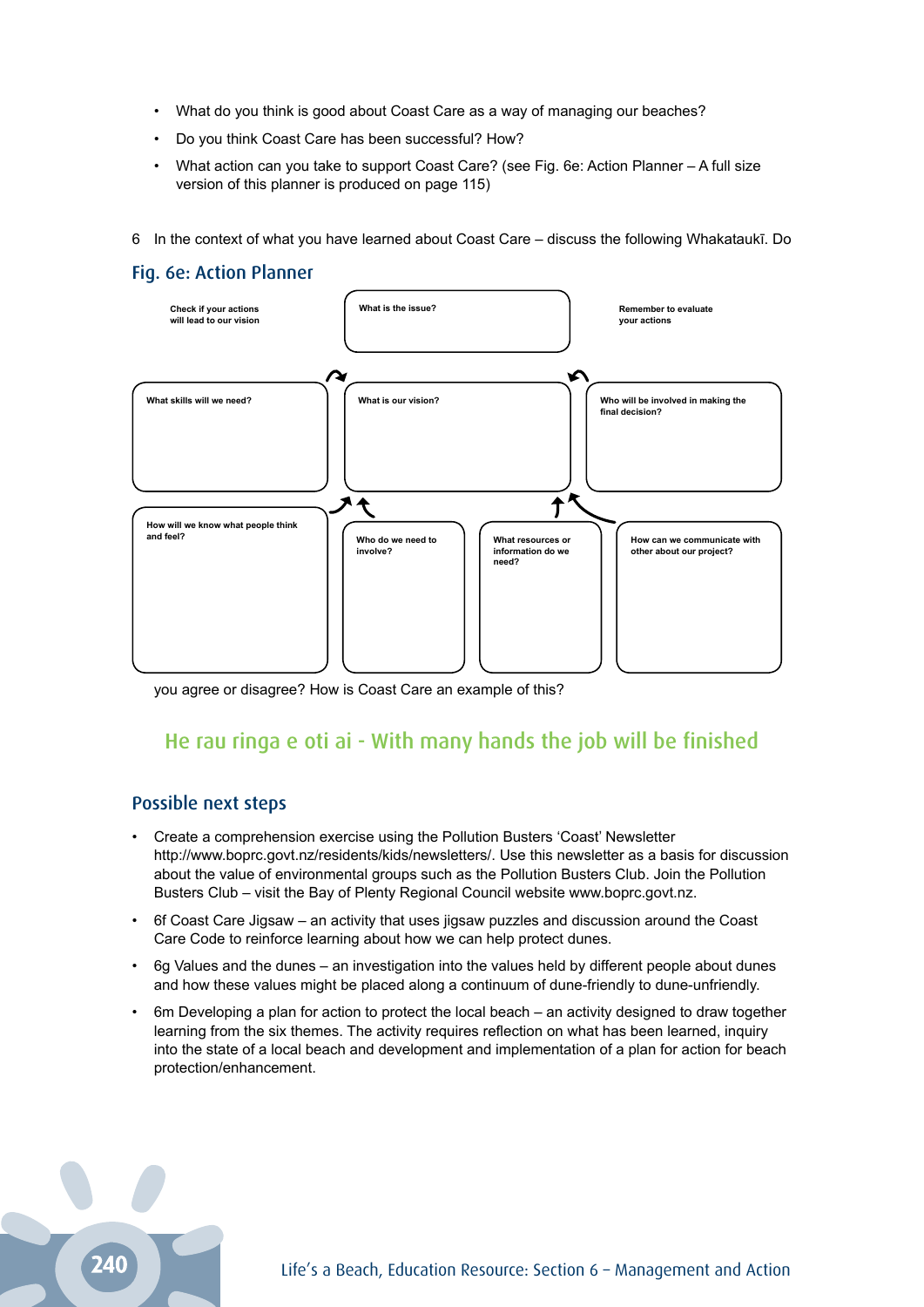

Coast Care Bay of Plenty Fact sheet

## *Coast Care in the Bay of Plenty*

Coast Care Bay of Plenty is a community partnership programme, which uses local knowledge and enthusiasm to restore the form and function of the dunes in the Bay of Plenty. Coast Care was established in 1994 in the Bay. Since 1994 over 980,000 (as at 1/11/12!) native dune plants have been planted on our beaches!

The dunes are the backbone of our beaches, the buffer between the land and the sea. A properly functioning beach system will contain a wide, well vegetated and gently sloping dune, which is a reservoir of sand. During a storm the dune is a sacrificial zone, buffering the effects of large waves.

### *Ngā mahi tahi – working together as one*

We now know that native dune plants play a vital role, binding light blowing sand onto the beach, and making stable sand dunes. Without these plants, the sand blows away and dunes disappear leaving the land vulnerable. Grazing by stock, excavation for development, introduction of exotic plant species and pedestrian trampling have significantly reduced the abundance of these specialised native dune plants.

When the dunes are gone rock sea walls are often installed to protect property from storm waves, but the sandy beach is lost as a result. Coast Care volunteers restore the function of their beaches by replanting native sand binding plants onto the dunes.

There are many Coast Care groups throughout the Bay of Plenty. The map (right) shows where each of these groups is located. They are made up of



*The 'A Team' - Whangaparāoa Bay, Cape Runaway. The plant in the foreground is two year old pīngao.*

community members who care about their coastal environment and want to be involved in protecting and managing that environment. The groups advise Council which work they regard as priority and get together to plant and protect the dunes at their beach.

The picture above shows the Coast Care team at Whangaparāoa Bay where tough conditions have had to be overcome to successfully regenerate native dune vegetation.

### are **Community Coast Care groups** in the Bay of Plenty Region (2011)



*Map current 2011*